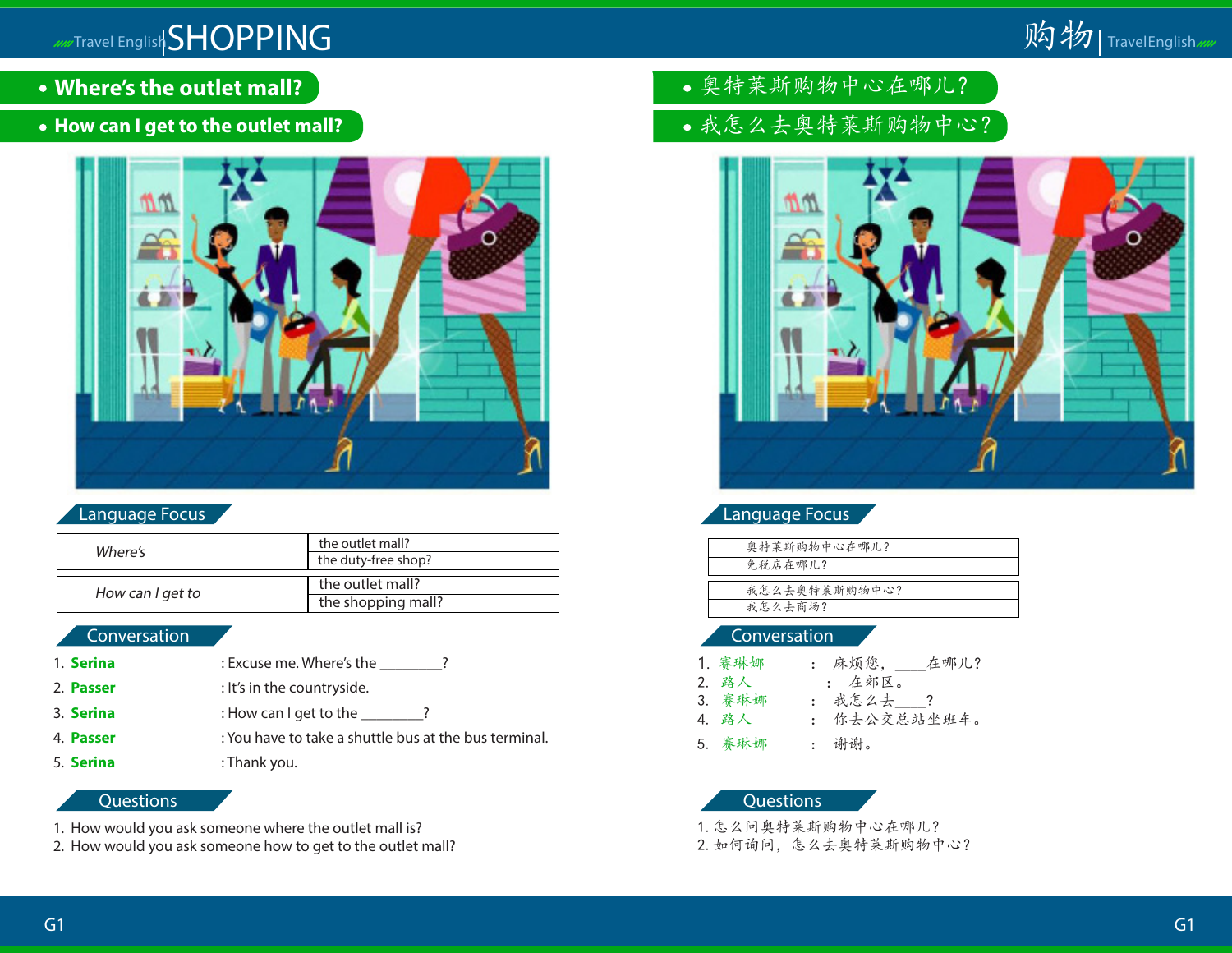- **I'm looking for a blouse.**
- **Is there a specialty shop for women?**



# Language Focus

| I'm looking for           | a blouse.<br>something brighter in color. |
|---------------------------|-------------------------------------------|
| Is there a specialty shop | for women?<br>for sports?                 |

### Conversation

- 1. **Serina** : I'm looking for \_\_\_\_\_\_\_.
- 2. **Clerk** : We have a lot of clothing shops here.
- 3. **Serina** : Is there a specialty shop for \_\_\_\_\_\_\_?
- 4. **Clerk** : Yes, there is. It's on the second floor across from the escalator.
- 5. **Serina** : Thank you.

### **Questions**

- 1. How would you tell the clerk that you're looking for a blouse?
- 2. How would you ask the clerk if there is a specialty shop for women?
- 我正在找一件女士衬衣。
- 有没有一个女款专卖店?



# Language Focus

| 我正在找一件女士衬衣。  |
|--------------|
| 我正在找颜色亮一点儿的。 |
|              |
| 这儿有沒有女士店?    |
| 这儿有沒有运动类专卖店? |
|              |

### Conversation

- 赛琳娜: 我正在找
- 2. 售货员 : 我们这儿有很多卖衣服的商店。
- 3. 赛琳娜 : 这儿有没有一个\_\_\_\_专卖店?
- 4. 售货员 : 有。在二层的自动扶梯对面。
- 5. 赛琳娜: 谢谢。

- 1. 如果你想找一件女士衬衫,怎么问?
- 2. 如果你想知道这儿有没有女款的专卖店,怎么问?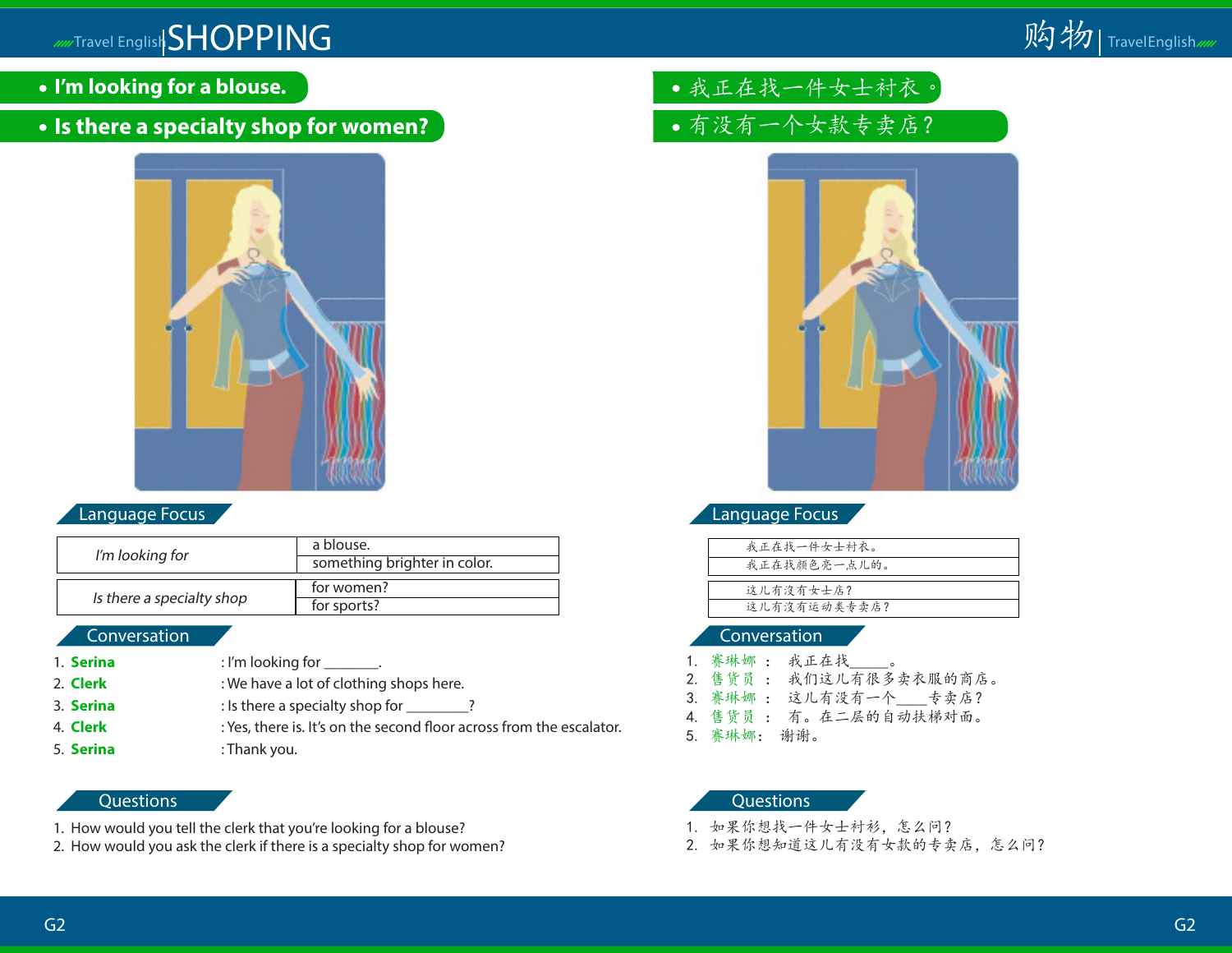- **I'm just looking around.**
- **Do you carry Italian brand items?**



# Language Focus

| I'm just    | looking around.      |  |
|-------------|----------------------|--|
|             | window shopping.     |  |
|             |                      |  |
| Do you have | Italian brand items? |  |
|             | cosmetic items?      |  |
|             |                      |  |

# Conversation

- 1. **Clerk** : Can I help you find something? 2. **Serina** : No, I'm just \_\_\_\_\_\_\_. Thank you.
- 3. **Clerk** : If you need my help, we have a lot of
	- branded items here.
- 4. **Serina** : Do you carry \_\_\_\_\_\_\_\_ items?
- 
- 5. **Clerk** : Yes! We do.

# **Questions**

- 1. How would you tell the clerk that you're just looking around?
- 2. How would you ask the clerk if they carry Italian brand items?
- 我只是随便看看。
- 有没有意大利的牌子?



# Language Focus

| 我只是随便看看。    |
|-------------|
| 我只是看看橱窗的展品。 |
|             |
| 有没有意大利的牌子?  |
| 有沒有化妝品?     |
|             |

# Conversation

1. 售货员 : 我有什么能帮您的吗?<br>2. 赛琳娜 : 不了, 我只是 .谢谢 : 不了, 我只是\_\_\_. 谢谢。 3. 售货员 : 我们这儿有很多品牌,如果您需要帮助可以告诉我。 4. 赛琳娜 : 你们这儿有没有 5. 售货员 : 有。

- 1. 如何告诉售货员,你只是随便看看。
- 2. 如何询问售货员是否有意大利的品牌?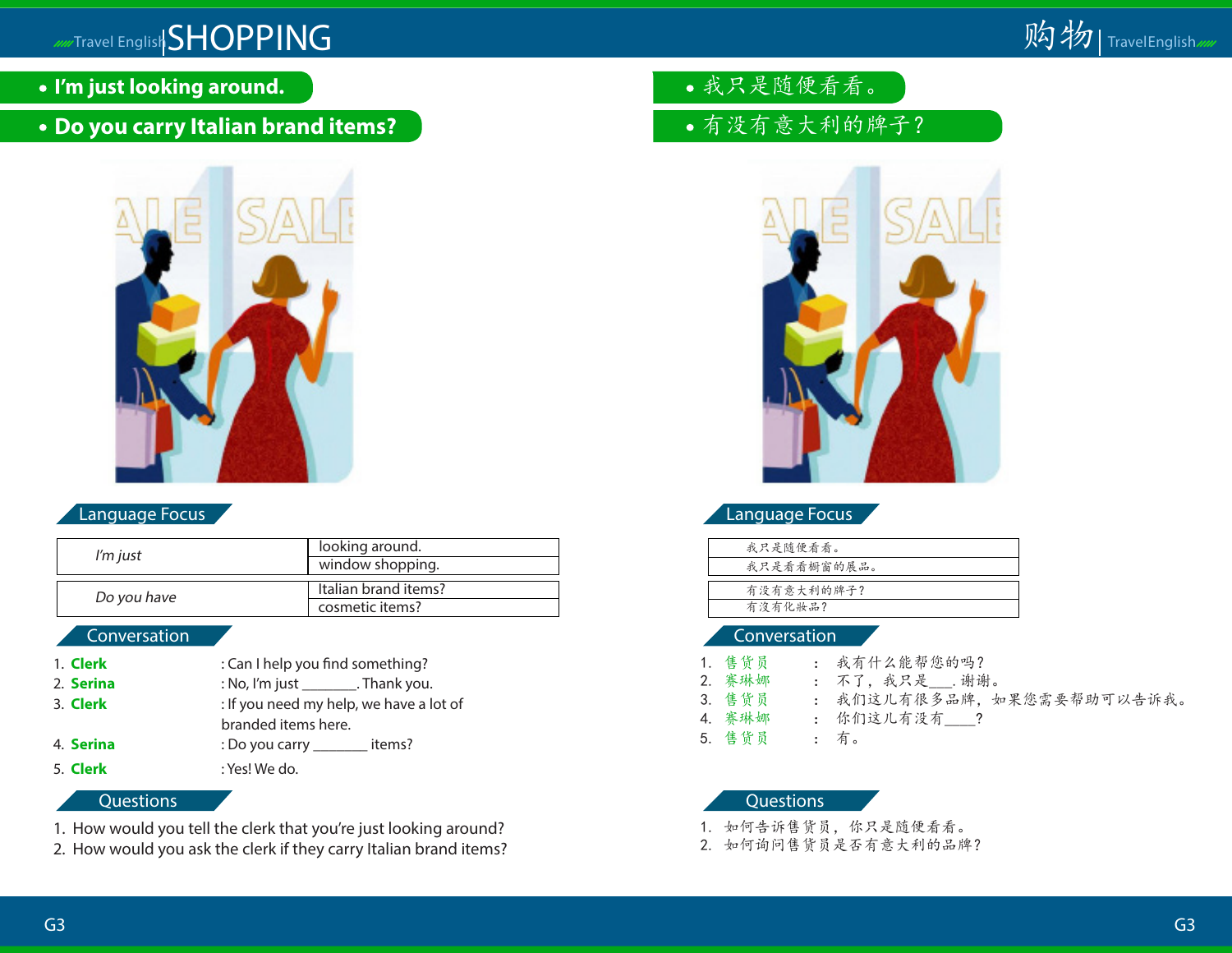

- **Do you have a blouse?**
- **I'm interested in fancy blouses.**



# Language Focus

| Do you have       | a blouse?<br>a red one?                  |
|-------------------|------------------------------------------|
| I'm interested in | Italian brand blouses.<br>fancy blouses. |

#### Conversation

- 1. **Serina** : Do you have a/an \_\_\_\_\_\_\_?
- 2. **Clerk** : Yes madam, we have different kinds of blouses.
- 3. **Serina** : I'm interested in \_\_\_\_\_\_\_ blouses.
- 4. **Clerk** : Okay! I'll show you.
- 5. **Serina** : Thank you.

#### **Questions**

- 1. How would you ask the clerk if they have a blouse?
- 2. How would you tell the clerk that you're interested in Italian brand blouses?
- 你有女士衬衫吗?
- 我喜欢比较时尚的女士衬衫。



| 你有女士衬衫吗?       |  |
|----------------|--|
| 你有红色的衣服吗?      |  |
|                |  |
| 我喜欢意大利牌子的女士衬衫。 |  |
| 我喜欢偏时尚的女士衬衫。   |  |
|                |  |

#### Conversation

1. 赛琳娜 : 你有\_\_\_\_?<br>2. 售货员 : 对。我們有 2. 售货员 : 对。我們有很多不同样式的女士衬衫。 3. 赛琳娜 : 我喜欢 女士衬衫。 4. 售货员 : 好的, 我帮您看一下。 5. 赛琳娜 : 谢谢。

- 1. 如何询问售货员是否有女士衬衫?
- 2. 如何询问售货员是否有意大利牌子的女士衬衫?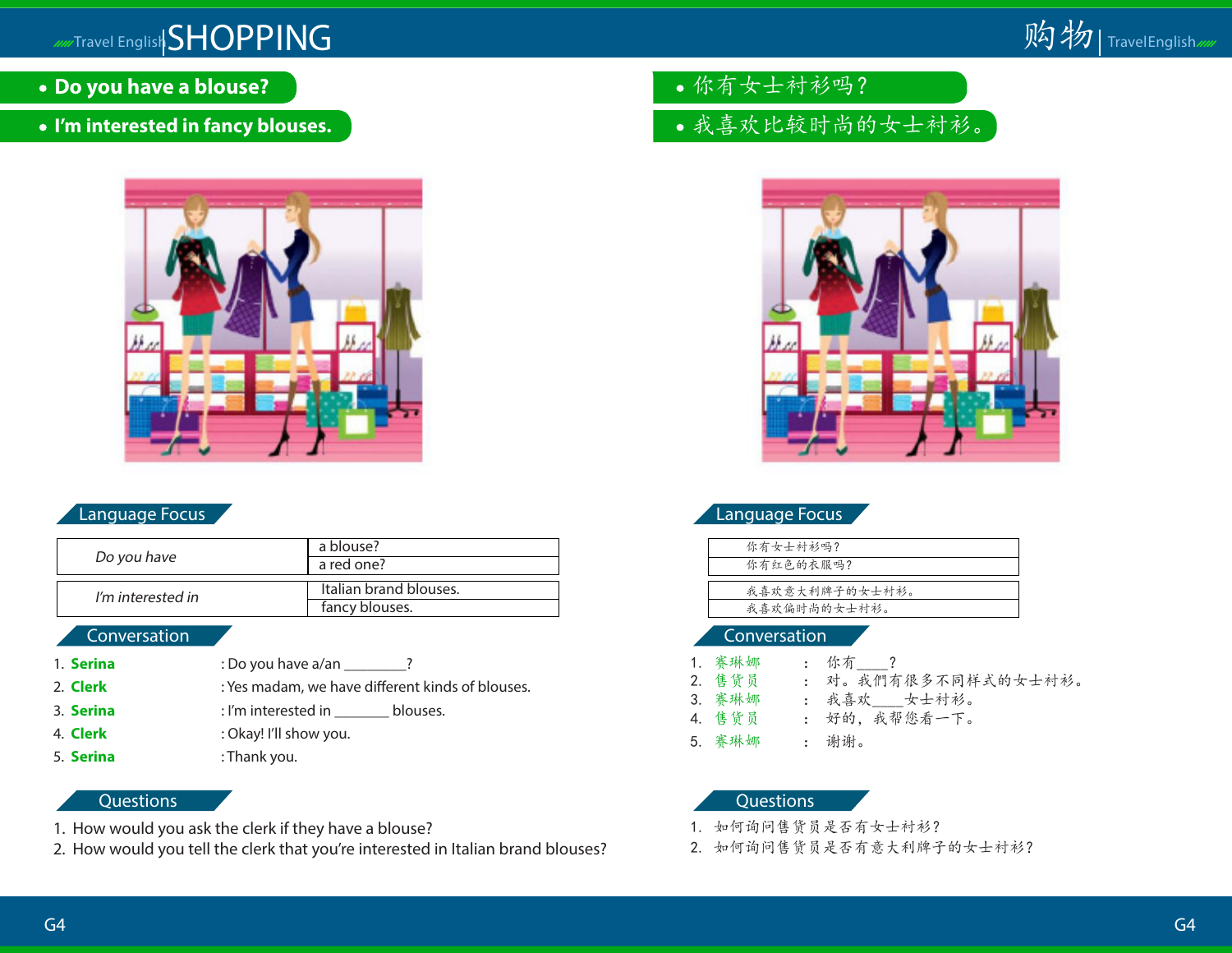**Do you have anything on sale?**

# **I'll take it.**



# Language Focus

| Do you have | anything on sale?<br>another color? |
|-------------|-------------------------------------|
| It looks    | elegant.<br>fashionable.            |

# **Conversation**

- 1. **Serina** : Do you have\_\_\_\_\_\_\_? 2. **Clerk** : Yes, all items in this area are on sale.
- 3. **Serina** : I'm looking for a fancy blouse?
- 4. **Clerk** : How about this brown blouse?
- 5. **Serina** : It looks \_\_\_\_\_\_\_ but it's not what I want.

# **Questions**

- 1. How would you ask the clerk if they have anything on sale?
- 2. How would you tell the clerk that it looks elegant?

有沒有折扣商品?

我去拿。



# Language Focus

| 有沒有折扣商品?  |  |
|-----------|--|
| 这个有别的款式吗? |  |
|           |  |
| 看起來很优雅。   |  |
| 看起來很时尚。   |  |

#### Conversation

| 1. 赛琳娜 | : 有沒有 ?             |
|--------|---------------------|
| 2. 售货员 | : 对。我们这儿所有的商品都打折。   |
| 3. 赛琳娜 | : 我正在找一件偏时尚的女式衬衫。   |
| 4. 售货员 | : 您看这件棕色女士衬衫如何?     |
| 5. 赛琳娜 | : 看起来____, 但不是我想要的。 |

- 1. 如何询问售货员是否有折扣商品?
- 2. 你想问售货员这件是不是优雅,怎么说?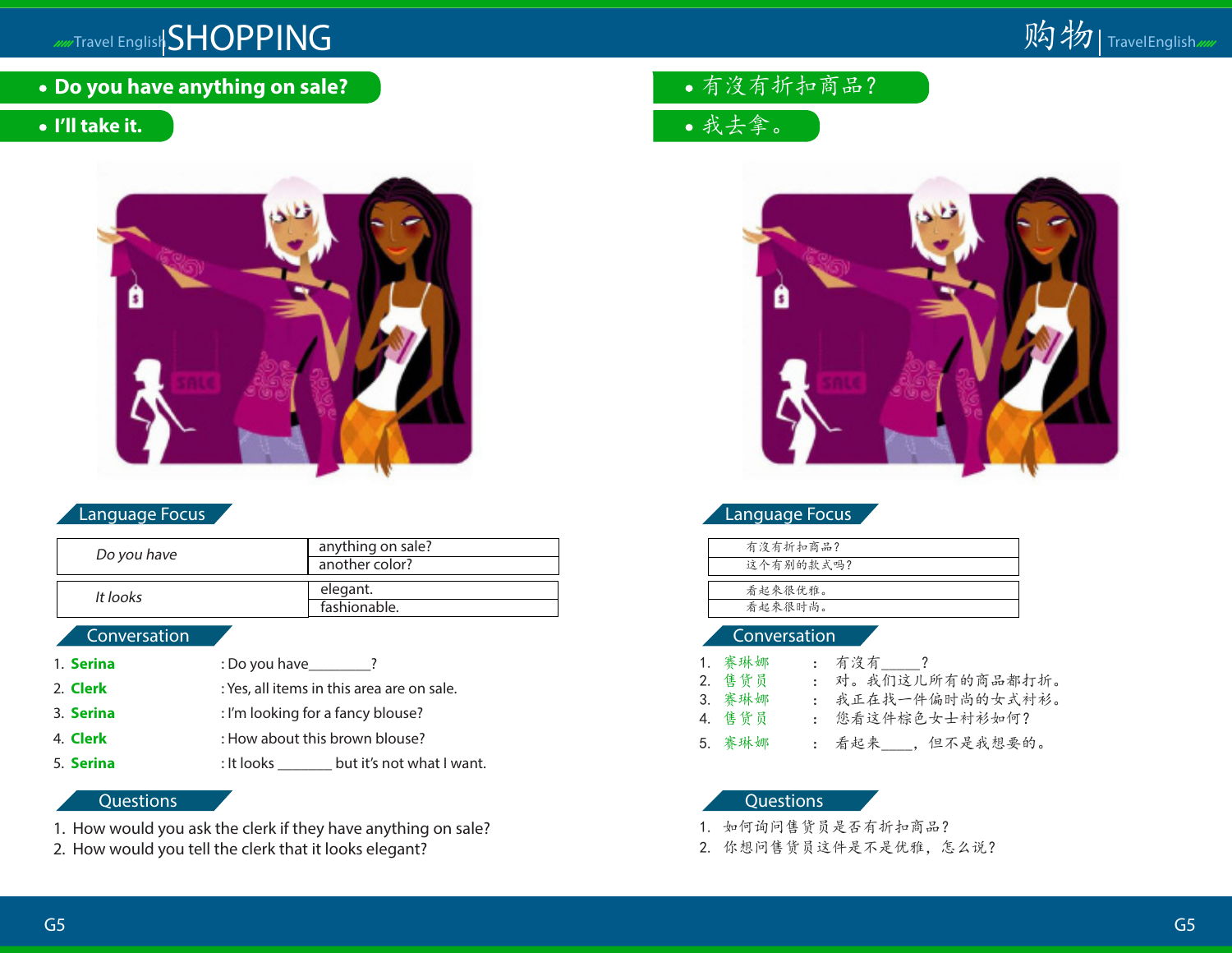**Could you show me that one?**

# **That is cotton, isn't it?**



# Language Focus

| Could you show me |         | that one? |
|-------------------|---------|-----------|
|                   |         | a sample? |
|                   |         |           |
| That is           | cotton, | isn't it? |
|                   |         |           |

# Conversation

- 1. **Serina** : Could you show me \_\_\_\_\_? 2. **Clerk** : Sure. Is this what you are looking for?
- 
- 3. **Serina** : Yes. That is \_\_\_\_\_\_\_\_ isn't it?
- 4. **Clerk** : No, this is made of silk.
- 5. **Serina** : Oh! I like it.

### Questions

- 1. How would you ask the clerk if you want him to show you the item?
- 2. How would you ask the clerk if the item is made of cotton?
- 你能给我看一下那件吗?
- 那件是纯棉质地的吗?



# Language Focus

| 你能给我看一下那件衣服吗? |
|---------------|
| 你能给我看一下样品吗?   |
|               |
| 这件是棉制品吗?      |
| 这件是丝绸制品, 对吗?  |
|               |

### Conversation

| 1. 赛琳娜 | : 你能给我看一下 ?       |  |
|--------|-------------------|--|
| 2. 售货员 | : 好的。是这件吗?        |  |
| 3. 赛琳娜 | : 是的。这件是____, 对吗? |  |
| 4. 售货员 | : 不是, 这是丝绸制品。     |  |
| 5. 赛琳娜 | : 哦。我喜欢这件。        |  |

- 1. 如何让售货员帮你拿你想要的衣服?
- 2. 如何询问售货员这件衣服是不是棉制品?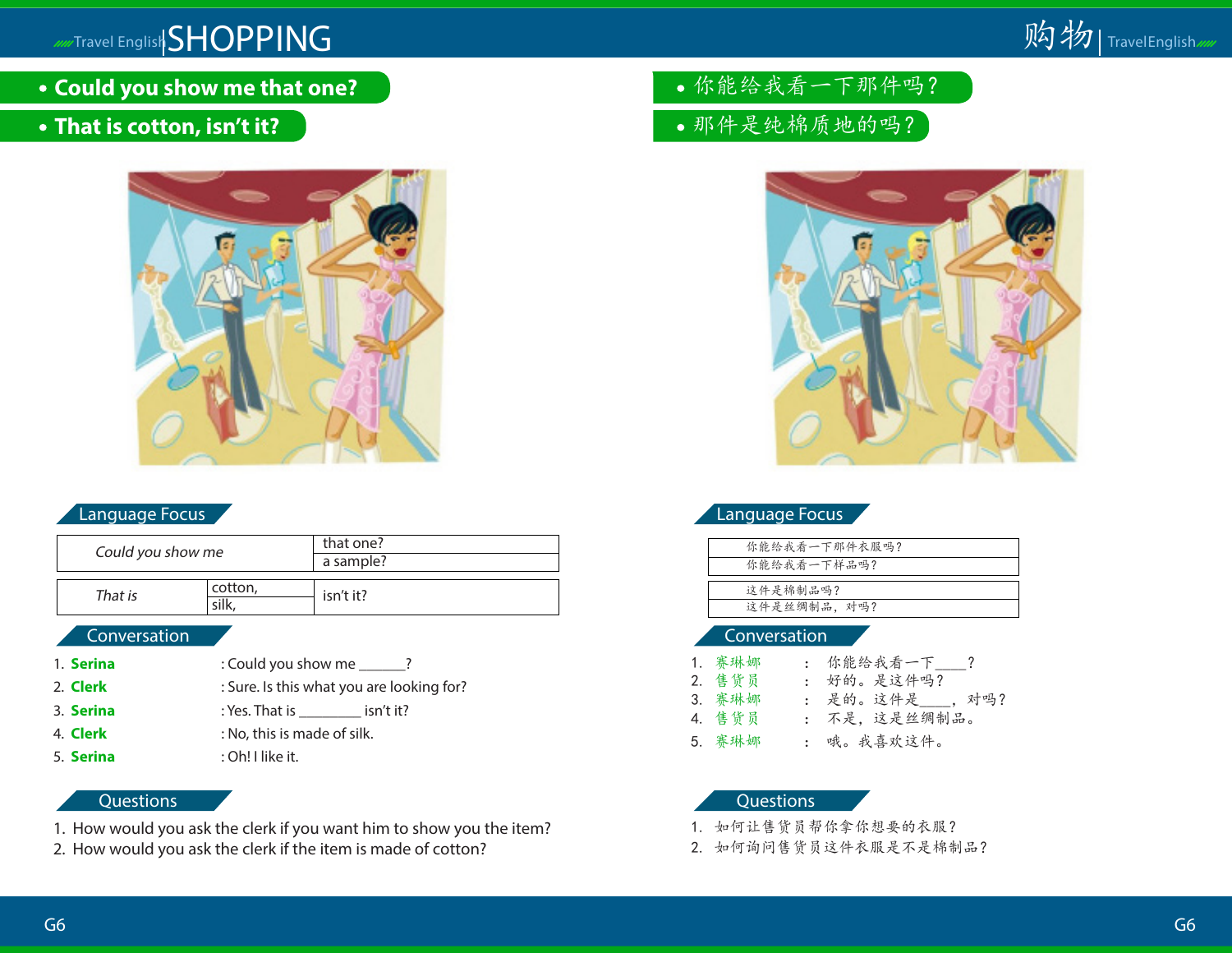- **Can I have a smaller size?**
- **Can I try it on?**



# Language Focus

| Can I have | a smaller size?<br>a bigger size? |
|------------|-----------------------------------|
| May I      | try it on?<br>aet it?             |

#### Conversation

1. **Serina** : Can I have a size? 2. **Clerk** : Definitely, madam. We have many sizes to choose from. 3. **Serina** : Do you have other colors available? 4. **Clerk** : Yes, in the smaller size, we have it in red and blue. 5. **Serina** : I like red better. Can I \_\_\_\_\_\_\_\_\_?

#### **Questions**

- 1. How would you ask the clerk if you want to have a smaller size?
- 2. How would you ask the clerk if you want to try it on?
- 能帮我拿小一号的吗?
- 我能试试吗?



# Language Focus

| 能帮我拿小一号的衣服吗? |
|--------------|
| 能帮我拿大一号的衣服吗? |
|              |
| 我能试试吗?       |
| 我能试一下吗?      |
|              |

#### Conversation

1. 赛琳娜 : 能帮我拿 号吗? 2. 售货员 : 可以。我们有很多尺码可供选择。 3. 赛琳娜 : 有其他颜色的衣服吗? 4. 售货员 : 是的,我们有小一号的,还有红色和蓝色的。 5. 赛琳娜 : 我比较喜欢红色的。我能 ?

- 1. 如何让售货员帮你再拿一件小一号的?
- 2. 如何问售货员你可不可以试试?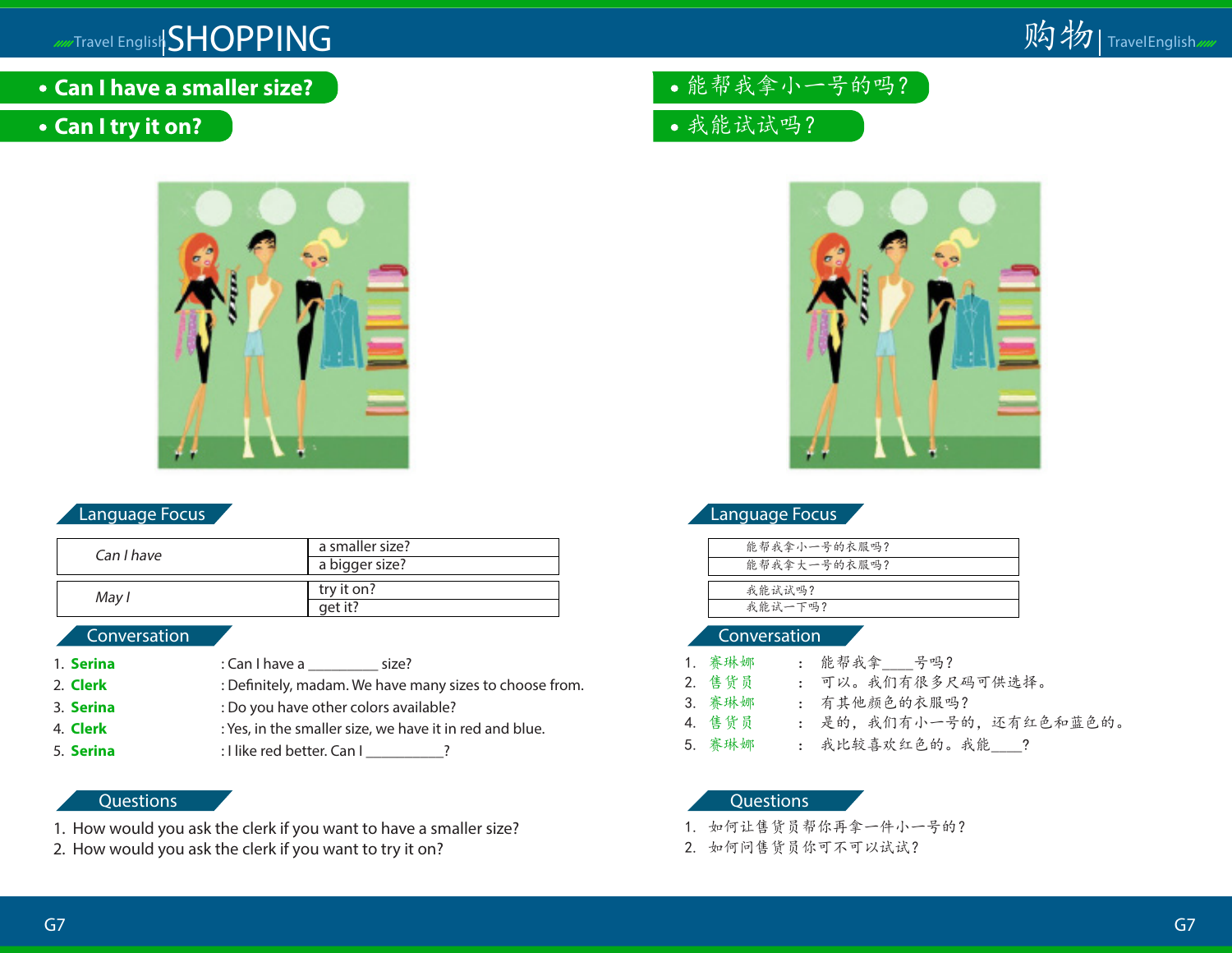**Do you have this suit in size 7?**

# **How much is this?**



# Language Focus

| Do you have this suit | in size 7?       |
|-----------------------|------------------|
|                       | in green?        |
|                       |                  |
| How much              | is this?         |
|                       | is that for two? |
|                       |                  |

# Conversation

- 1. **Serina** : Oh! What a nice color!
- 2. **Clerk** : It sure is. Red looks perfect on you.
- 3. **Serina** : Do you have this suit in \_\_\_\_\_\_?
- 4. **Clerk** : Sure, here it is.
- 5. **Serina** : How much is \_\_\_\_\_?
- 6. **Clerk** : It's \$250.

# **Questions**

- 1. How would you ask the clerk if they have the suit in size 7?
- 2. How would you ask the clerk if you want to know how much the item is?
- 有7号的套装吗?
- 这件多少钱?



# Language Focus

| 你有7号的套装吗? |
|-----------|
| 你有绿色的套装吗? |
|           |
| 这件多少钱?    |
| 那两件多少钱?   |
|           |

### Conversation

- 1. 赛琳娜 : 噢!这件颜色真好看。
- 2. 售货员 : 是的。红色的更适合你。
- 3. 赛琳娜 : 你有 的套装吗?
- 4. 售货员 : 有,这套。
- 5. 赛琳娜 : \_\_\_\_多少钱?
- 6. 售货员 : 250美元。

- 1. 如何问售货员他们是否有7号的套装?
- 2. 如何问售货员价格?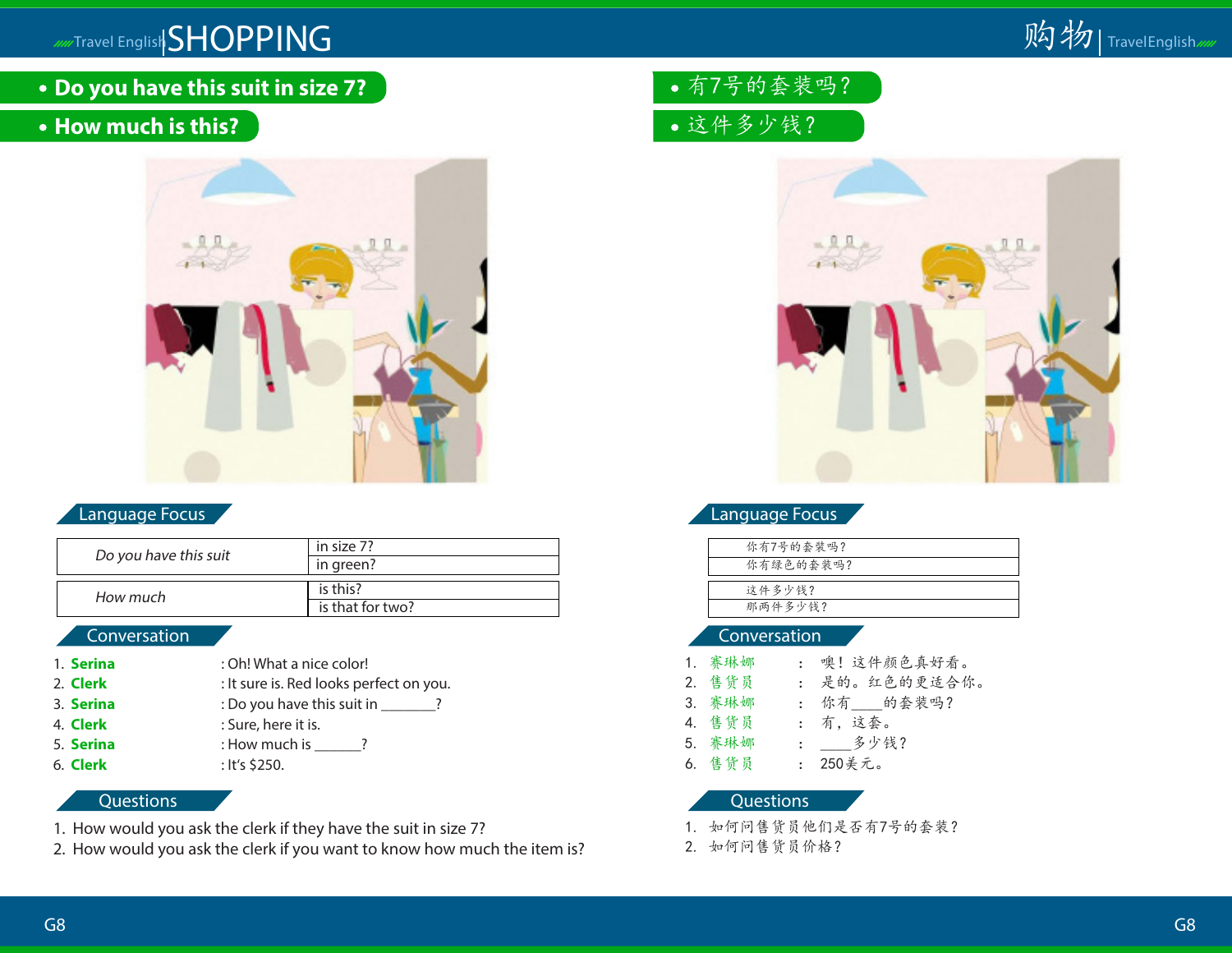**Can you give me a better price?**

# **I'll take it.**



# Language Focus

| Can you give me       | a better price?<br>a discount? |
|-----------------------|--------------------------------|
| I'll take<br>(I will) | the blue one.                  |

# Conversation

1. **Serina** : It is a bit expensive. 2. **Clerk** : But the quality is really good. 3. **Serina** : I see. Can you give me a \_\_\_\_\_\_\_\_, please? 4. **Clerk** : Sorry madam, that's already a discounted price. 5. **Serina** : Okay. I'll take \_\_\_\_\_\_\_\_\_. 6. **Clerk** : Thank you, madam.

### **Questions**

- 1. How would you ask the clerk when you want her to give you a better price?
- 2. How would you tell the clerk that you'll take it?

# 价格可以再便宜点儿吗?

这件我要了。



|  | 'Language Focus |  |
|--|-----------------|--|
|  |                 |  |

#### Conversation

1. 赛琳娜 : 这件不便宜。 2. 售货员 : 但是这件质量真的很好。 3. 赛琳娜 : 恩。你能给我个\_\_\_\_? 4. 售货员 : 对不起。这已经是折扣价了。 5. 赛琳娜 : 好的。这件我要了。 6. 售货员 : 谢谢。

- 1. 如何问售货员可不可以给你折扣价?
- 2. 如何跟售货员这件你买了。